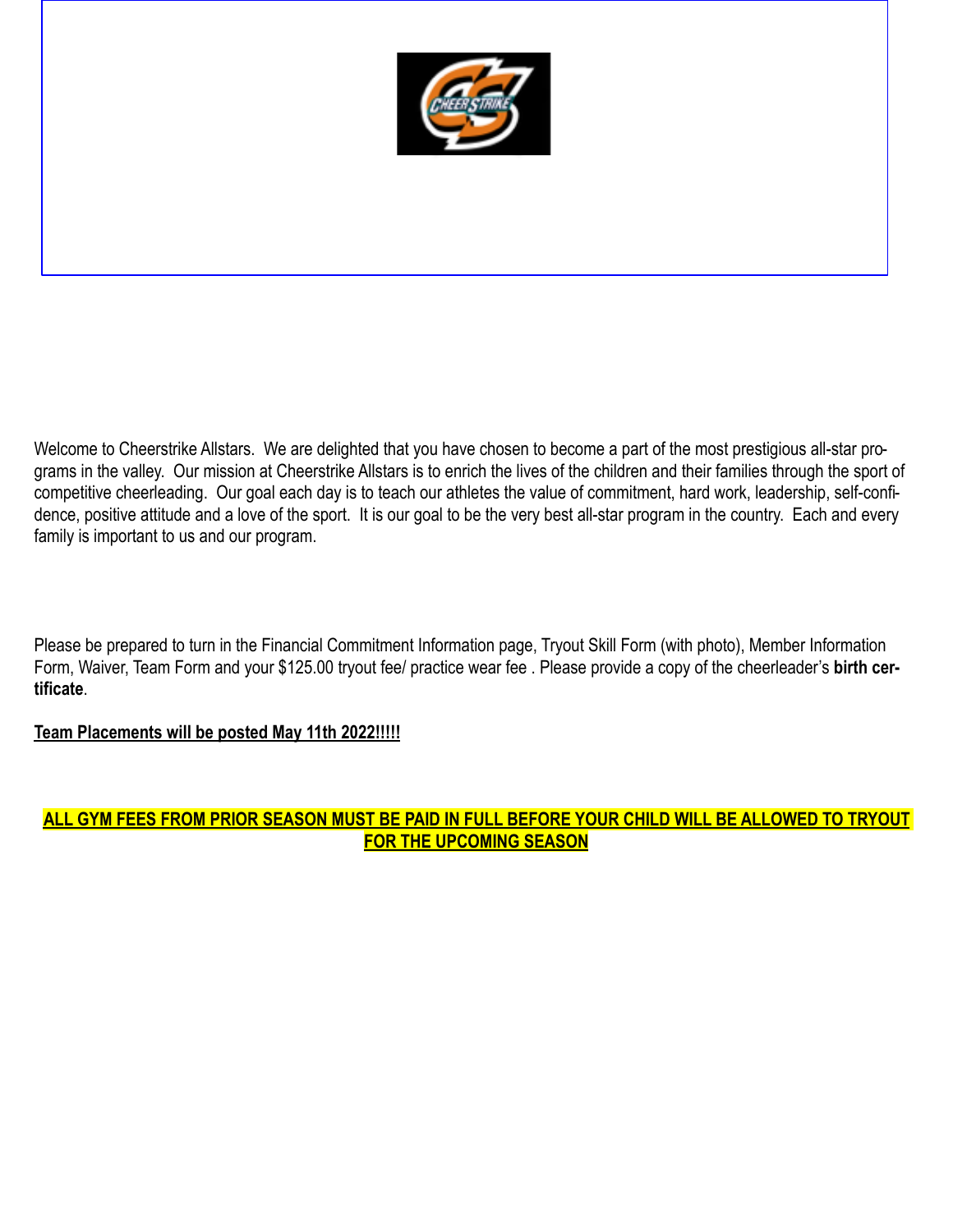# Pro Elite, **Cheerstrike Allstars PARTICIPANT AGREEMENT, RELEASE AND ASSUMPTION OF RISK**

In consideration of the services of Cheerstike Allstars, its owners, agents, officers, employees, and all other persons or entities acting in any capacity on their behalf (hereinafter collectively referred to as "CSA"). I hereby agree to release, discharge, and hold harmless CSA, on behalf of myself, my children, my parents, my heirs, assigns, personal representative and estate as follows:

1. I understand and acknowledge that the activities that I or my child engage in while on the premises or under the auspices of CSA pose known and unknown risk which could result in iniury, paralysis, death, emotional distress, or damage to me, my child, to property, or to third party. The following describes some, but not all, of those risks: Cheerleading and gymnastics, including performances of stunts and use of trampolines, entail certain risks that simply cannot be eliminated without jeopardizing the essential qualities of the activity. Without a certain degree of risk, cheerleading students would not improve their skills and the enjoyment of the sport would be diminished. Cheerleading and gymnastics expose participants to the usual risk of cuts and bruises, and other more serious risks as well. Participants often fall, sprain or break wrists and ankles, and can suffer more serious injuries. Traveling to and from shows, meets and exhibitions raises the possibilities of any manner of transportation accidents. In any event, if you or your child is injured, medical assistance may be required which you must pay for yourself.

2. I expressly agree and promise to accept and assume all of the risks, known and unknown, connected with CSA related activities, including but not limited to performance of stunts and use of trampolines. My participation and that of my child is purely voluntary. No one has forced or coerced me or my child to participate. I elect for myself and my child to participate in such activities in spite of the risks.

3. I hereby voluntarily release, forever discharge, and agree to hold harmless and indemnify CSA from any and all liability, claims, demands, actions or rights of action, which are related to, arise out of, or are in any way connected with my child's participation in CSA related activities.

4. Should CSA require to incur attorney's fees and costs to enforce this agreement, I agree to indemnify and reimburse CSA for such fees and costs.

5. I certify that my child has health, accident and liability insurance to cover bodily injury or property damage that may be caused or suffered while participating in this event or activity, or else I agree to bear the costs of such injury or damage to my child. I further certify that I am willing to assume and bear the costs of all risks that may arise or be created, directly or indirectly, through or by any such condition.

6. In the event that I file a lawsuit against CSA, I agree to do so solely in the State of Texas and I further agree that the substantive and procedural laws in that state shall apply in any such action without regard to the conflict of laws rules thereof. I agree that if any portion of this agreement is found void or unenforceable, the remaining portions shall remain in full force and effect.

7. By signing this document, I acknowledge that if anyone is hurt or property is damaged during my participation or the participation of any of my children in this activity, I may be found by court of law to have waived my right to maintain a lawsuit against CSA on the basis of any claim from which I have released CSA by signing this Agreement.

I have had sufficient opportunity to read this entire document. I have read it and understand it. I agree to be bound by its terms.

Signature of Participant or parent: \_\_\_\_\_\_\_\_\_\_\_\_\_\_\_\_\_\_\_\_\_\_\_\_\_\_\_\_Print Name: \_\_\_\_\_\_\_\_\_\_\_\_\_\_\_\_\_\_\_\_\_\_\_\_\_\_\_\_\_\_\_\_\_\_\_\_\_\_\_\_\_\_\_\_\_\_ Date: \_\_\_\_\_\_\_\_\_\_\_\_\_

#### **PARENTS OR GUARDIANS ADDITIONAL INDEMNIFICATION**

(Must be completed for participants under the age of 18)

In consideration of \_\_\_\_\_\_\_\_\_\_\_\_\_\_\_\_\_\_\_\_\_\_\_\_\_\_\_\_\_(print minor's name) ("Minor") being permitted by CSA to participate in its activities and to use its equipment and facilities, I further agree to indemnify and hold CSA from any and all claims which are brought by, or on behalf of Minor and which are in any way connected with such use or participation by Minor.

Parent/Guardian: \_\_\_\_\_\_\_\_\_\_\_\_\_\_\_\_\_\_\_\_\_\_\_\_\_\_\_\_\_\_\_\_\_\_\_\_\_\_\_\_ Print Name: \_\_\_\_\_\_\_\_\_\_\_\_\_\_\_\_\_\_\_\_\_\_\_\_\_\_\_\_\_\_\_\_\_\_\_\_\_\_\_\_\_\_\_\_\_\_\_\_ Date: \_\_\_\_\_\_\_\_\_\_\_\_\_\_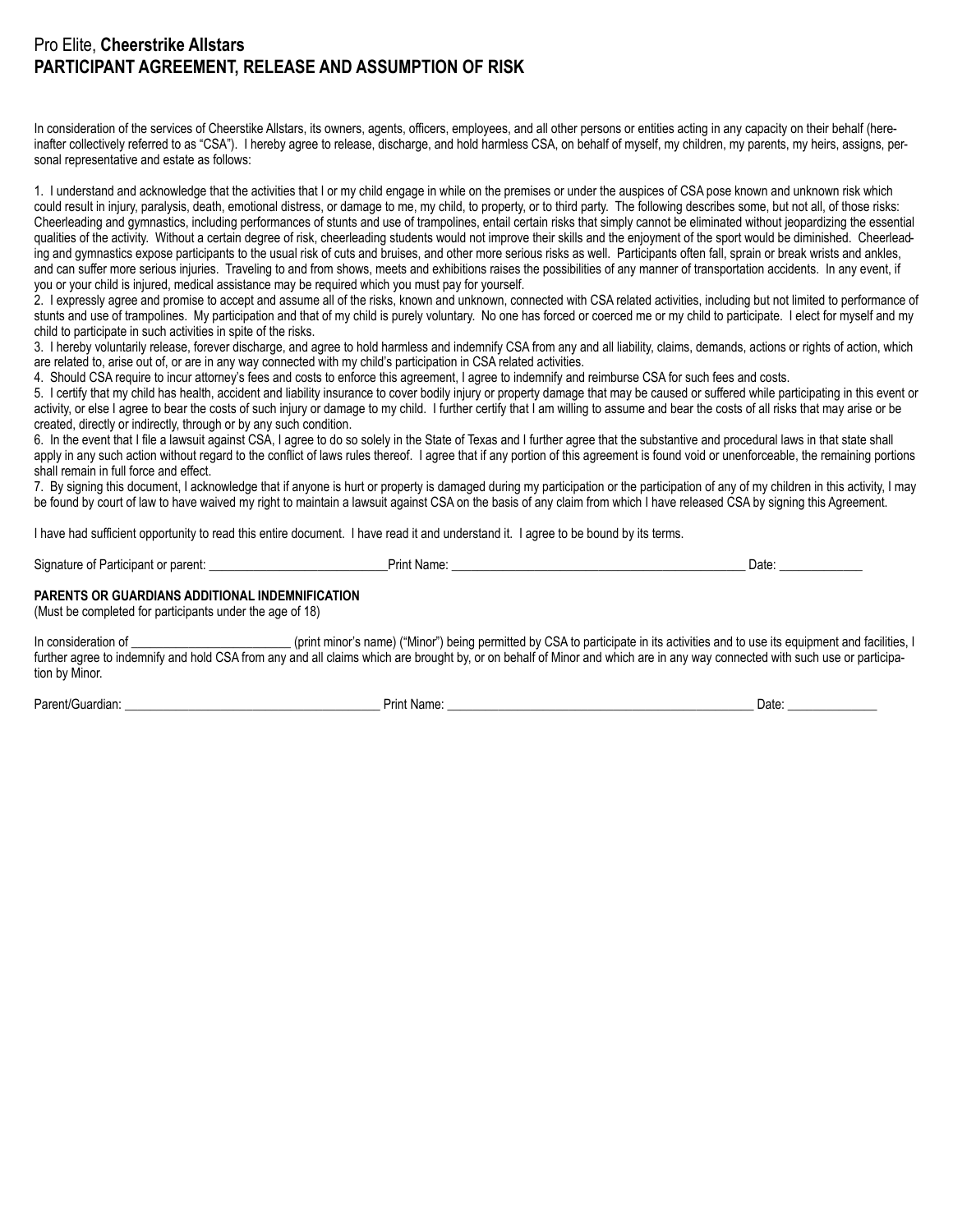# **TEAM COMMUNICATION FORM**

| Mom's Name: ____________________Cell: ___________________E-mail: _______________ |  |
|----------------------------------------------------------------------------------|--|
| Dad's Name: ______________________Cell: __________________E-mail: ______________ |  |

List other information here (guardian name and number, work number's, etc.):

 $\_$  , and the set of the set of the set of the set of the set of the set of the set of the set of the set of the set of the set of the set of the set of the set of the set of the set of the set of the set of the set of th

# **PLEASE (\*) CELL NUMBER YOU WISH TO RECEIVE TEAM TEXT MESSAGES ON.**

| T-shirt | УS | <b>YM</b> | <b>YL</b> | <b>YXL</b> | AS        | AM | AL | AXL |
|---------|----|-----------|-----------|------------|-----------|----|----|-----|
| Shorts  | УS | УM        | YL        | <b>YXL</b> | <b>AS</b> | AM | AL | AXL |
| Jacket  | УS | УM        | YL        | <b>YXL</b> | AS        | AM | AL | AXL |
| Hoodie  | УS | УM        | YL        | <b>YXL</b> | AS        | AM | AL | AXL |

# Please circle athlete's sizes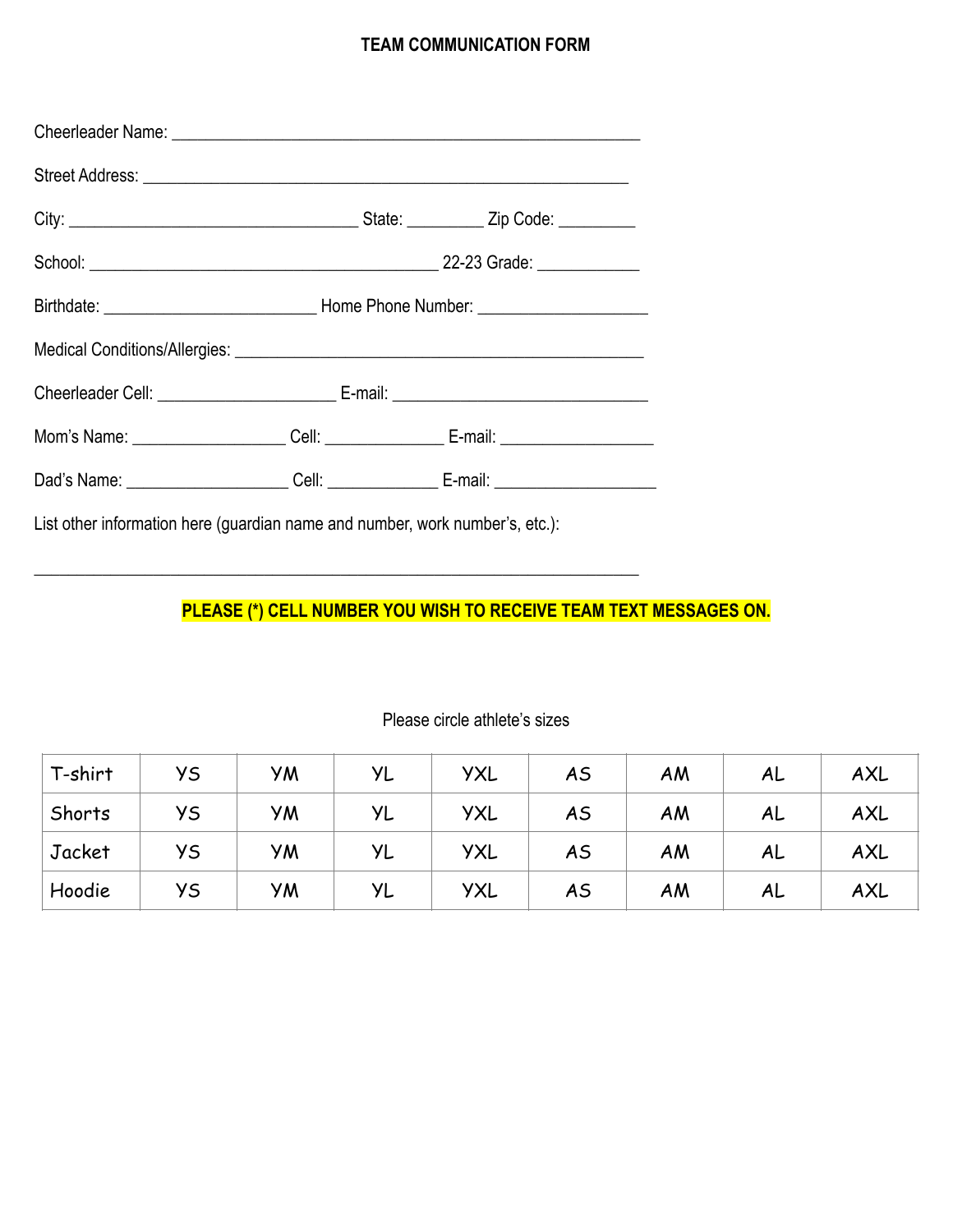# **PRACTICE CLOTHING ORDER FORM**

Name of Athlete: \_\_\_\_\_\_\_\_\_\_\_\_\_\_\_\_\_\_\_\_\_\_\_\_\_\_\_\_\_\_\_\_\_\_\_\_\_\_\_\_\_\_\_\_\_\_\_\_\_\_\_\_\_\_\_\_\_\_\_\_\_\_

Parent Signature: \_\_\_\_\_\_\_\_\_\_\_\_\_\_\_\_\_\_\_\_\_\_\_\_\_\_\_\_\_\_\_\_\_\_\_\_\_\_\_\_\_\_\_\_\_\_\_\_\_\_\_\_\_\_\_\_\_\_\_\_\_\_

Please circle the accurate sizes in each category.

| <b>T-SHIRT</b>    | <b>HOT SHORTS - SPANKS</b> |  |  |
|-------------------|----------------------------|--|--|
| <b>YS</b>         | <b>YS</b>                  |  |  |
| <b>YM</b>         | <b>YM</b>                  |  |  |
| YL                | YL                         |  |  |
| <b>AS</b>         | <b>AS</b>                  |  |  |
| AM                | AM                         |  |  |
| <b>AL</b>         | <b>AL</b>                  |  |  |
| <b>AXL</b>        | <b>AXL</b>                 |  |  |
| <b>SPORTS BRA</b> | <b>SPORTS "TANK"</b>       |  |  |
| <b>YS</b>         | <b>YS</b>                  |  |  |
| YM                | <b>YM</b>                  |  |  |
| YL                | <b>YL</b>                  |  |  |
| <b>AS</b>         | <b>AS</b>                  |  |  |
| AM                | AM                         |  |  |
| AL                | <b>AL</b>                  |  |  |
| <b>AXL</b>        | <b>AXL</b>                 |  |  |

NO EXCHANGES WILL BE MADE.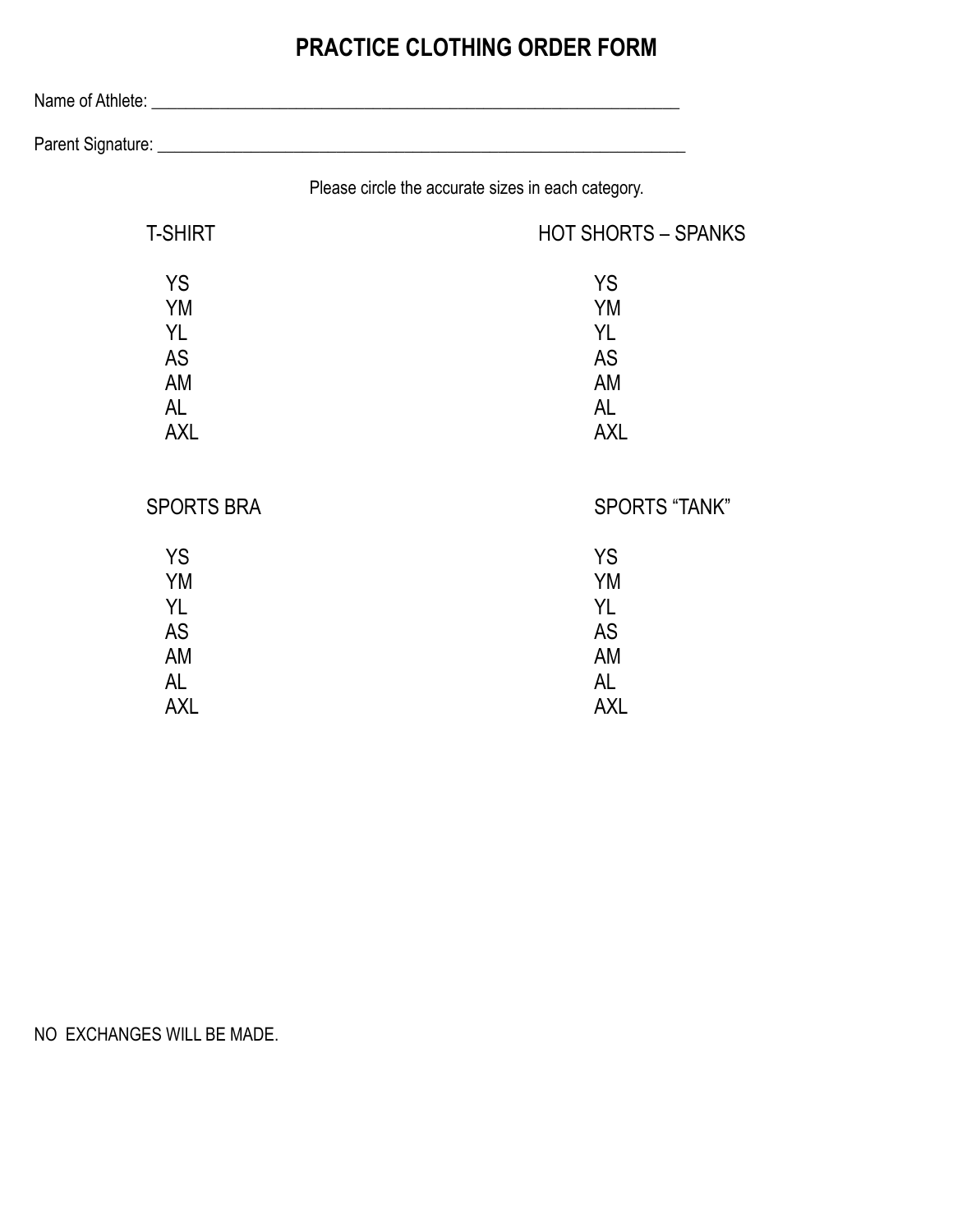# **ABSENCE POLICY**

The only excused absence is a school function that results in a grade. All other absences are unexcused. Part-time jobs, dances, concerts, banquets, long distance driving, family reunions, wedding, recitals, school/church socials, and any other non-related school activities are unexcused. (If your absence isn't considered excused you will need to pay for a practice session before allowed into the next practice)

Absences are **NOT** allowed the weekend and week prior to a National competition. An unexcused absence may result in the athlete being moved to an alternate position or pulled from an upcoming performance at the discretion of the staff. It is the responsibility of the athlete to learn any changes prior to practices. Alternates must follow all requirements and guidelines.

An ABSENCE REQUEST FORM must be submitted 2 weeks prior to the absence. Do not email or fax absence forms. These forms are for absences including school cheerleading, gymnastics, choir, band, and all other school sports. Your school activities are planned well in advance. Please submit your request in advance. A completed form does not automatically excuse the absence. Absences must be approved. We will verify with school administration and the teaching staff if we think that someone is being dishonest. Be prepared to show documentation from a teacher or instructor. You will be removed immediately if the request is falsified. Absences are not permitted the week on a National event.

# **SICK POLICY**

New THIS SEASON! If you are feeling PLEASE STAY HOME! you will not be allowed in the gym if you have fever cough or display any symptoms of illness , sickness last more that 2 consecutive practice you must make up the 3rd miss practice with 2 privates lessons.

# **COMMUNCATION**

Most communication is set forth in monthly notes, calendars and emails. Each team will have a designated ANNOUNCEMENT PAGE and is responsible for relaying information to the parents and the Cheerstrike Allstar staff. Any questions or team related problems should first be addressed with the OUR DIRECTOR.

# **TEAM PRACTICE RULES**

All practices are **CLOSED** to BOYFRIENDS/GIRLFRIENDS and athletes from other gyms. We also reserve the right to close all practices to parents! **PRACTICES WILL ALWAYS BE CLOSED IN FEBRUARY.** There is to be NO JEWELRY worn at practices, which includes all earrings, belly button rings and necklaces. This is not simply for appearance sake, but for the safety to the one wearing jewelry and for those either flying or basing who might be injured as a result. All CELL PHONES should be turned OFF during practice times. This includes parent cell phones. Also, please do not bring your family PETS to practices at the gym! There is to be NO GUM whatsoever at practices or competitions. There is to be no excessively long fingernails or sculpts. There is to be NO videotaping of practices. Practice clothing must be worn as scheduled on the monthly calendars. Lost, misplaced or damaged clothing will be replaced at your expense. Anyone late or dressed incorrectly will jump after practice. Once again, our program is about building champions and teaching responsibility to our athletes.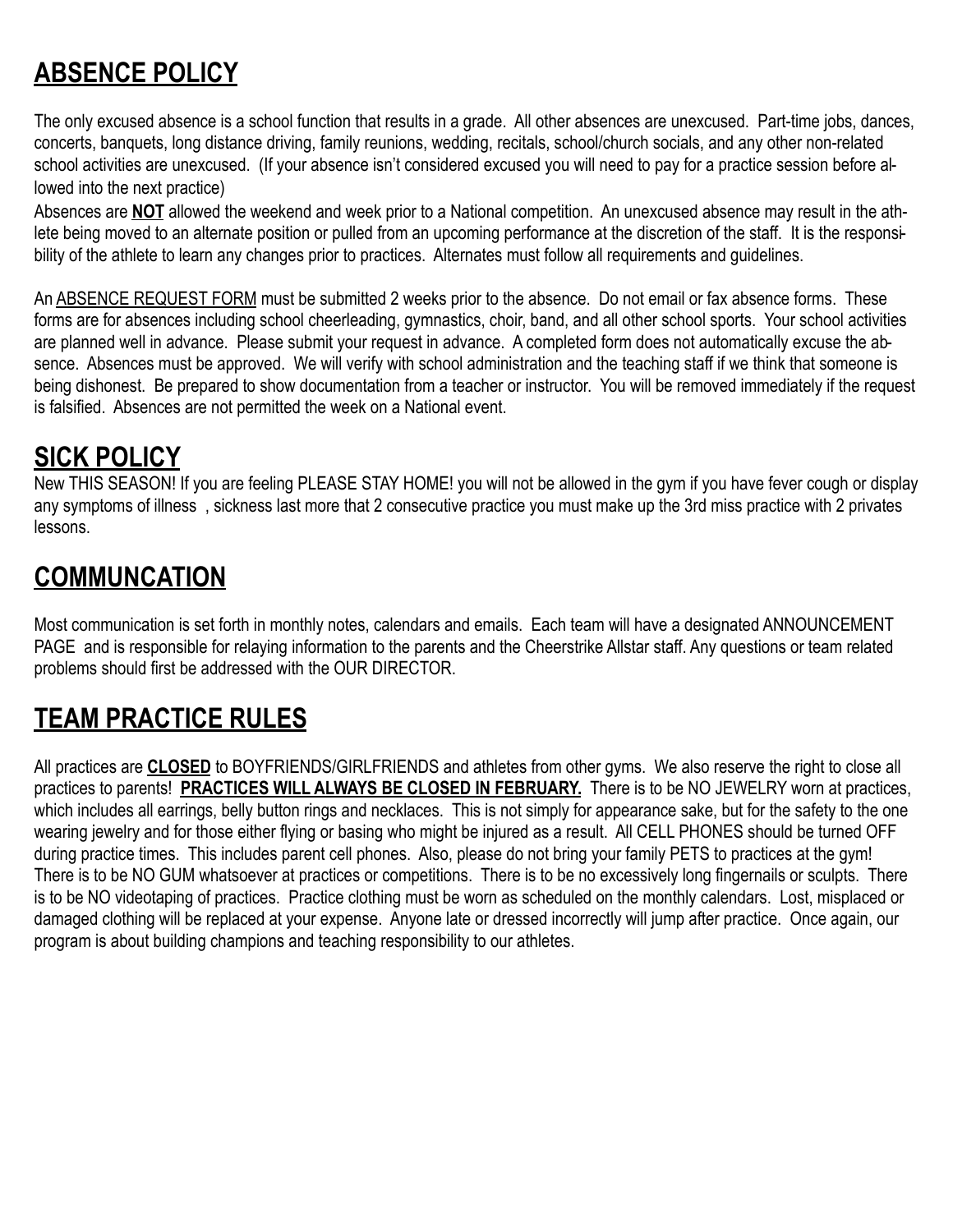# **Code of Conduct Acknowledgment**

**I will not be involved in any matter of disrespect towards any members of the Cheer Strike staff, parents or students.**

**Anyone threatening to quit or pull their child from a squad may be dismissed from the program immediately.**

**I understand that athletes are required to wear the appropriate practice attire to every practice.**

**I understand the coaches reserve the right to suspend any athlete's or parent's participation in activities at Cheer Strike or at Cheer Strike functions as disciplinary action.** 

**I will not design, purchase, distribute or sell any clothing, bows or other items with any phrases likeness or usage of Cheer Strike team names or logo , failure to abide will result in removal from the program. This includes team t-shirts and spirit items, This does not include snacks, cakes, cookies or consumable goodies.**

**I will not participate in negative gossip or communications that adversely affect Cheer Strike. This includes but is not limited to Facebook, Instagram, Whatsapp, Snapchat, GroupMe, Chat Rooms or other Websites.**

**I understand all social media communication that is valid will be posted into a parent announcements assembled by our coach and administration, any OTHER CHAT started by a parent or non staff member is not allowed to pass information from Cheer Strike.** 

**I will not post Cheer Strike music, choreography, routines, stunts, etc. on any website or any social media.**

**I will maintain and/or improve the skills I performed at tryouts through hard work and dedication.**

**I will not hold or threaten to hold my child from practice or competition as a form of punishment.**

 **I will conduct myself with respect and integrity, displaying positive sportsmanship at all times.**

**I understand all athletes at Cheer Strike are expected to arrive at practices and competitions on time with a positive attitude and try their best effort in every endeavor.**

**I will abide by my teams's hair and make-up policy.**

**I will not use inappropriate language.**

**I understand it is sometimes necessary for athletes to be moved from one team to another.**

**I understand that if I leave a competition early or before any awards or athletes gifts are given out, I may or may not received my gifts or awards as coaches will and may be busy assisting other athletes.** 

**I understand that some Cheer Strike locations have viewing of practice from outside of the gym and that area should be a positive atmosphere, and I may be prohibited from using that area if I cannot maintain a positive attitude while there. No Parent or non Cheer Strike member is allowed on our practice floor during any practice i.e tumbling, all star practice or dance practice.** 

**I under stand that while class is in session I will not call out onto to my athlete unless it is an emergency.**

**I understand that if a coach feels like my daughter should fly they will fly in the routine.**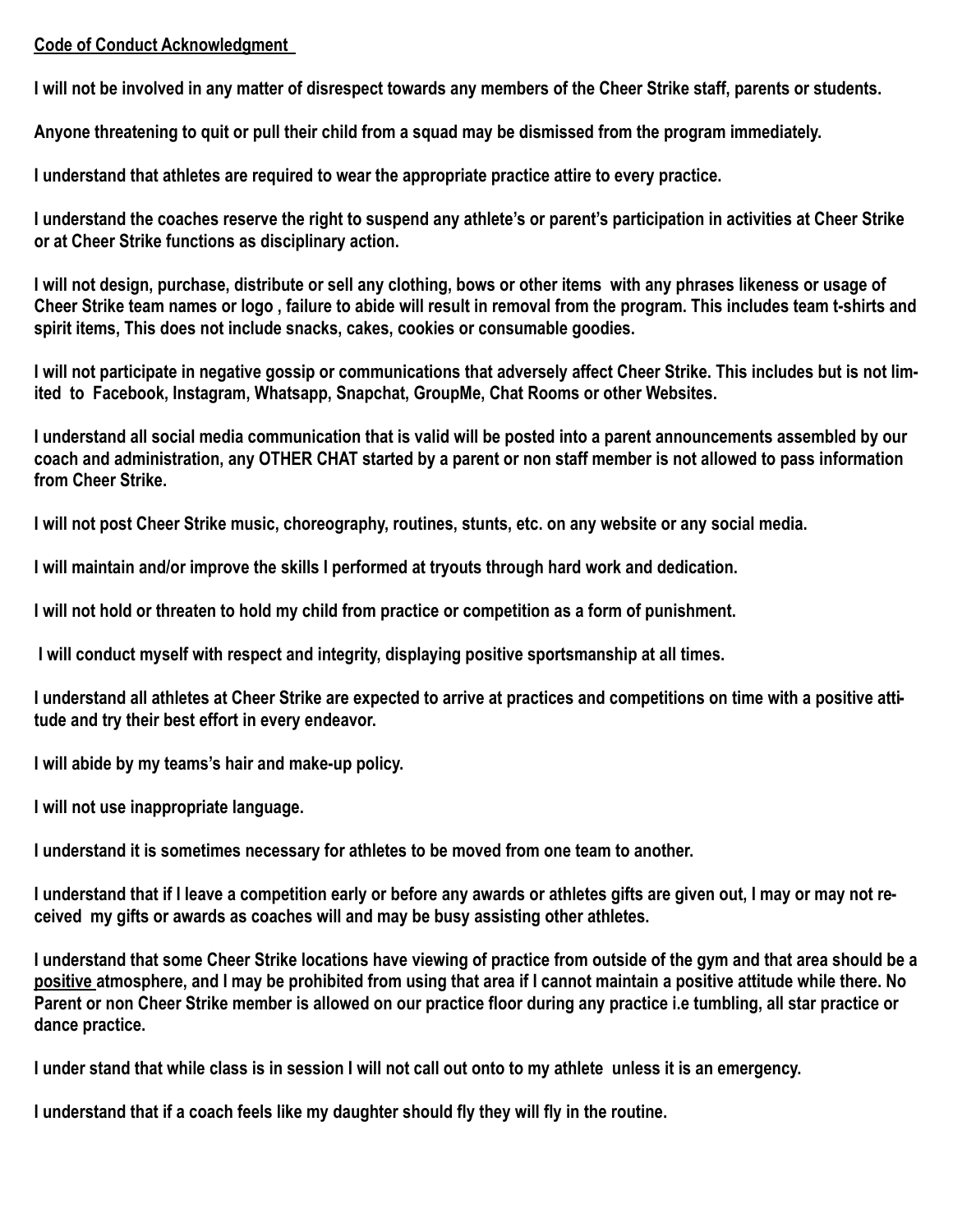**I understand that if my daughter is selected to fly they are to maintain their flexibility and if at any time the coach feels they are not up to par they will 1. Ask the child to join a flight school to improve or 2. remove my athlete from their current position.** 

**I understand that if I need to speak to the coaching staff I will arrange a meet time with them in advanced and not distract or interrupt class time or COACHING PRIVATE TIME.** 

**I understand it is up to the coaches discretion to replace or move any athlete to any team.**

**I understand that there are no set spots or reserved spots in ANY routine, it is up to the coaches discretion to move around any athlete at any time if needed and I will not complain about this.**

**I understand monthly billing will be processed at the 1st through 3rd of every month, failure to take care of my fees will result in an automatic \$10.00 late fee for each transaction and an additional \$10.00 added per week that it is late. (This includes competition fee deadlines as well)**

**I understand that if my child cannot make a competition I am still responsible for paying each and every competition fee.** 

**I understand that if my child's team is selected to go to an out of state event, CSAS will be ordering event gear and I must purchase that special event gear.**

**I understand that is a 12 month commitment I am making. I will honor my commitment. If my team is selected to compete in a out of season competition and I complied to go I will also be charged for the month of that competition.** 

**I Understand that if I choose to end my commitment or am asked to leave the program I will be charged a cancellation fee.**

**I Understand that during the most competitive times of the season if my child misses a practice for ANY reason they will be responsible for making up the practice with 2 private sessions which I must pay in advance, each head coach of the teams will let you know if this is necessary or not.** 

**I understand that if I quit or I am removed from the program, I will not be entitled to a refund of any kind. This includes all monies paid to Cheer Strike All star including prepaid expenses.This also includes any fundraiser money/sponsorship money that can only be used at CheerStrike.**

**I understand that Cheerleaders, parents, relatives and friends are never allowed to contact competition companies or their officials for any reason. Contact Cheer Strike if you have questions or comments relating to competition companies or their officials.**

**I understand if I need to use a credit card to pay off my accounts expenses I WILL be charged a administrative fee for each transaction.** 

**I understand I will pay the last two competition fees In the months of June and July.**

**I understand Cheer Strike is not reliable or responsible for the delay of production of uniforms/ practice wear/ fan gear made by outside manufactures , I understand that Cheer Strike orders in a timely manner and is at the mercy of the producers to deliver their product on time and I will not complain.** 

**I understand and agree to this "Code of Conduct" through the 2022-2023 (and failure to abide by result in immediate removal from Cheer Strike Program)**

Name:(print) **Signature:\_\_\_\_\_\_\_\_\_\_\_\_\_\_\_\_\_\_\_\_\_\_\_\_\_\_\_\_\_\_\_\_\_\_\_\_\_\_\_\_\_\_\_\_\_\_\_\_\_\_\_\_\_\_\_\_\_\_\_\_\_\_\_\_\_\_\_\_\_\_\_\_\_\_\_\_\_\_\_\_**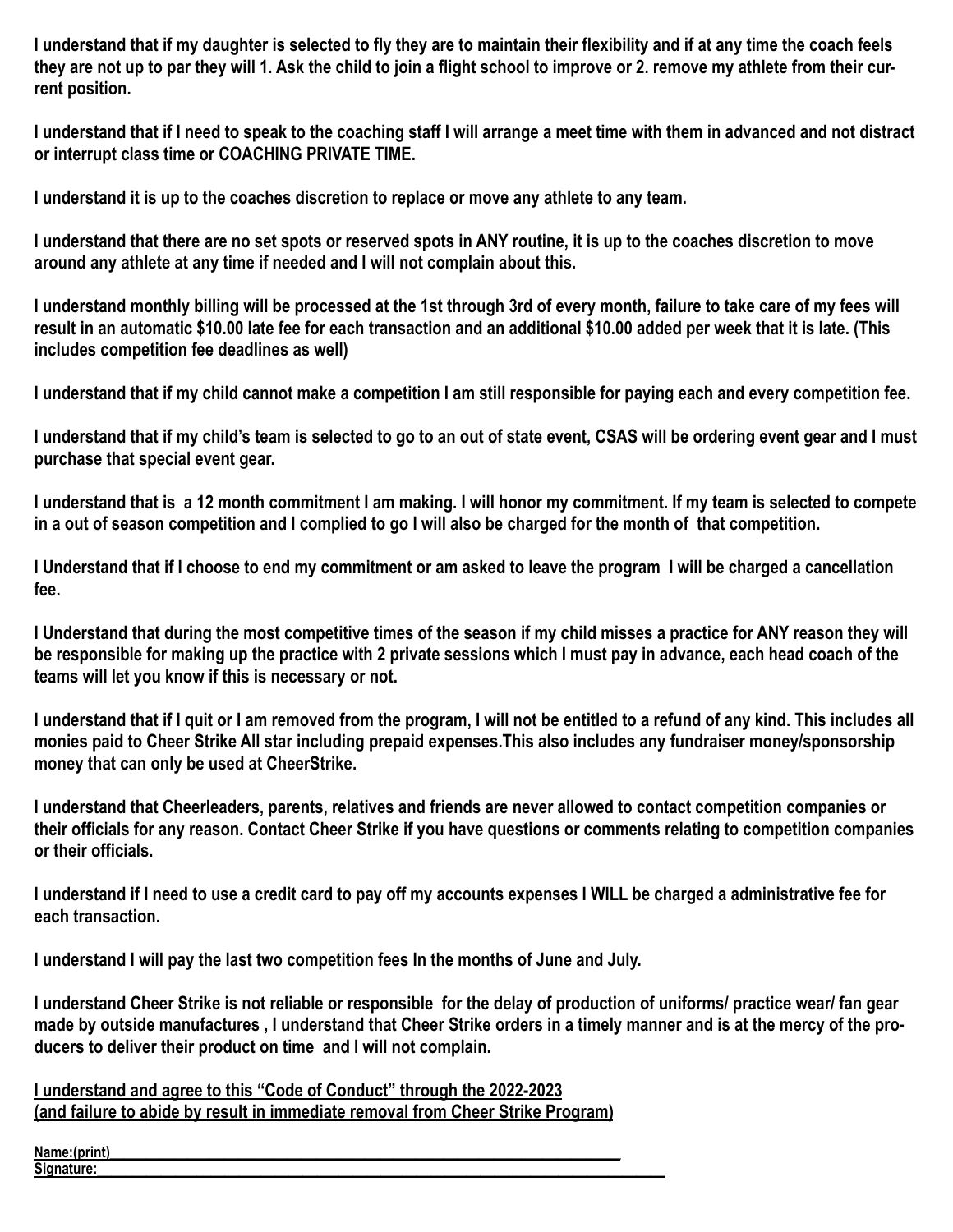# **CheerStrike Allstars MEDICAL RELEASE FORM**

In consideration of the services of Cheerstrike Allstars, its owners, agents, officers, employees, and all other persons or entities acting in any capacity on their behalf (hereinafter collectively referred to as "CSA"), I hereby agree to release, discharge, and hold harmless CSA, on behalf of myself, my children, my parents, my heirs, assigns, personal representative and estate as follows:

1. I understand and acknowledge that the activities that I or my child engage in while on the premises or under the auspices of CSA pose known and unknown risks which could result in injury, paralysis, death, emotional distress, or damage to me, my child, to property, or to third parties. The following describes some, but not all, of those risks:

Cheerleading and gymnastics, including performances of stunts and use of trampolines, entail certain risks that simply cannot be eliminated without jeopardizing the essential qualities of the activity. Without a certain degree of risk, cheerleading students would not improve their skills and the enjoyment of the sport would be diminished. Cheerleading and gymnastics expose participants to the usual risk of cuts and bruises, and other more serious risks as well. Participants often fall, break or sprain wrists and ankles, and can suffer more serious injuries. Traveling to and from shows, meets and exhibitions raises the possibilities of any manner of transportation accidents. In any event, if you or your child is injured, medical assistance may be required which you must pay for yourself.

- 2. In expressly agree and promise to accept and assume all of the risks, known and unknown, connected with CSA related activities, including but not limited to performances of stunts and use of trampolines. My participation and that of my child is purely voluntary. No one has forced or coerced me or my child to participate. I elect for myself and my children to participate in such activities in spite of the risks.
- 3. I hereby voluntarily release, forever discharge, and agree to hold harmless and indemnify CSA from any and all liability, claims, demands, actions or rights of action, which are related to, arise out of, or are in any way connected with my child's participation in CSA related activities.
- 4. Should CSA be required to incur attorney's fees and costs to enforce this agreement, I agree to indemnify and reimburse them for such fees and costs.
- 5. I certify that my child has health, accident and liability insurance to cover bodily injury or property damage that may be cause or suffered while participating in this event or activity, or else I agree to bear the costs of such injury or damage to my child. I further certify that I am willing to assume and bear the costs of all risks that may arise to be created, directly or indirectly, through or by any such condition.
- 6. In the event that I file a lawsuit against CSA, I agree to do solely in the State of Texas and I further agree that the substantive and procedural laws in that state shall apply in any such action without regard to the conflict of laws rules thereof. I agree that if any portion of this agreement is found void or unenforceable, the remaining portions shall remain in full force and effect.
- 7. By signing this document, I acknowledge that if anyone is hurt or property is damaged during my participation or the participation of any of my children in this activity, I may be found by court of law to have waived my right to maintain a lawsuit against CSA on the basis of any claim from which I have released CSA by signing this agreement.

**I have had sufficient opportunity to read this entire document. I have read it and understand it. I agree to be bound by its terms.**

Signature of participant or parent: \_\_\_\_\_\_\_\_\_\_\_\_\_\_\_\_\_\_\_ Printed Name: \_\_\_\_\_\_\_\_\_\_\_\_\_\_\_\_\_\_ Date: \_\_\_\_\_\_\_

#### **PARENT'S OR GUARDIAN'S ADDITIONAL INDEMNIFICATION**

(Must be completed for participation under the age of 18)

In consideration of **witch the set of the set of the set of the set of the set of the set of the set of the set of the set of the set of activities and to use its equipment and facilities, I further agree to indemnify and hold CSA from any and all claims which are brought by, or on behalf of Minor and which are in any way connected with such use or participation by Minor.**

| Parent/Guardian: | <b>Printed Name:</b> | Date |  |
|------------------|----------------------|------|--|
|------------------|----------------------|------|--|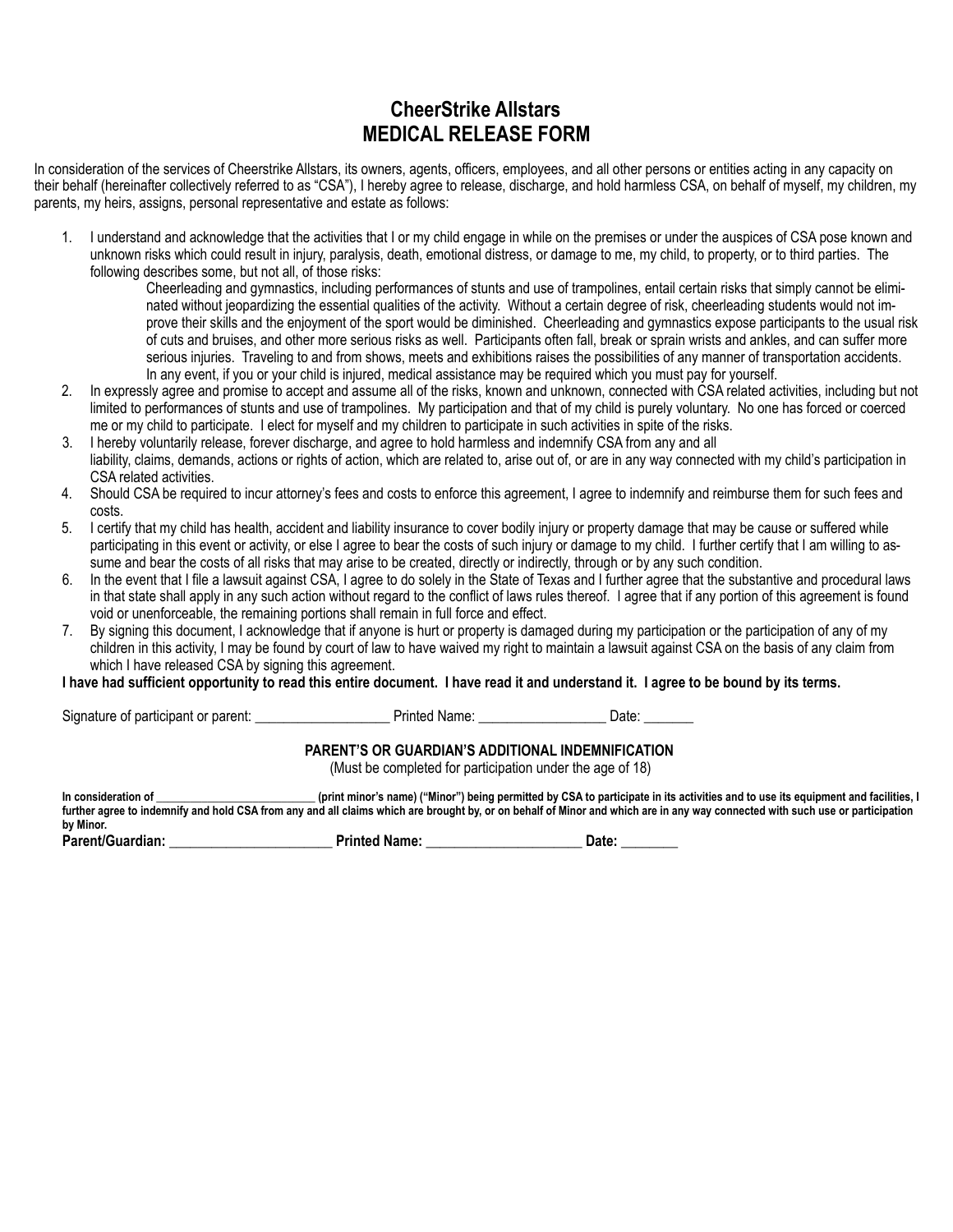# **ACKNOWLEDGEMENT OF INFORMATION PACKET**

I, the parent/guardian of **Exercice 2022-2023** Information Packet. I understand and agree to abide by the rules, regulations and policies set forth in the Information Packet. \_\_\_\_\_\_\_\_\_\_\_ (initial) I further acknowledge, understand and agree, that if at any time during the season, my child decides to quit, is injured, or is removed from the team, there will be **NO REFUNDS** for any amounts paid including tuition, uniform, practice wear ,competition fees or registration fees. \_\_\_\_\_\_\_\_\_\_\_ (initial) I acknowledge, understand and agree that the payment of tuition, expenses and other fees does not quarantee the right for my child to perform and that my child must meet the skill requirements. \_\_\_\_\_\_\_\_\_ (initial) I understand that my child will be placed a squad that is suited to their maturity level, and skill level. Staff considers all factors when forming teams which includes but not limited to stunting capability, tumbling capability, choreography retention and jump technique. \_\_\_\_\_\_\_\_\_(initial) I understand that if my child was a all star the prior season, and comes into the squad late into the new season I am responsible for taking care of all months missed of all star practice as well all fees that were due throughout the time I was not apart of the program and also including privates for my athlete to catch up to all choreography .  $_{\_}$ (initial) Parent/Guardian Signature extendion to the state of Date Date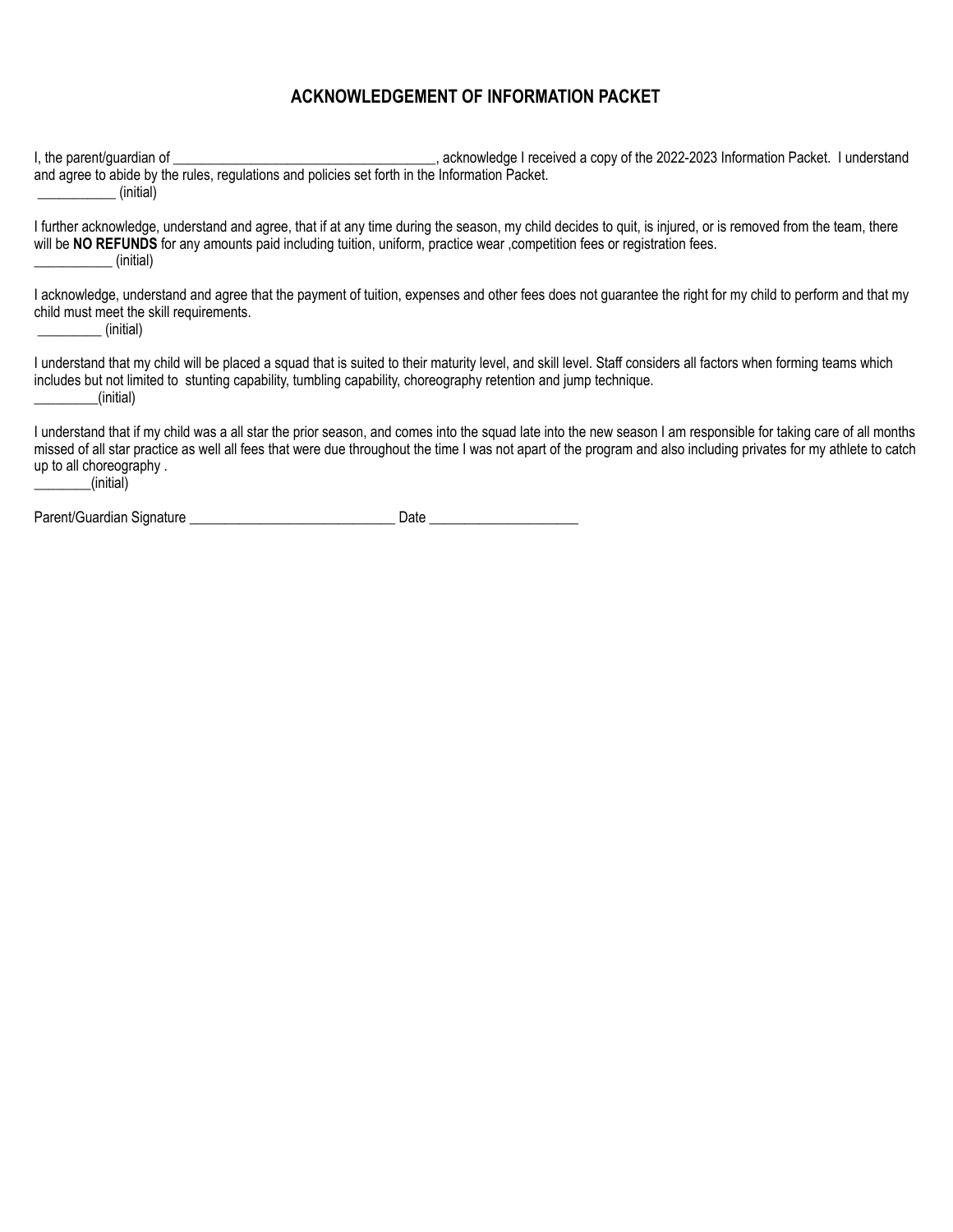# **ESTIMATED FINANCIAL OBLIGATIONS**

# **MEMBERSHIPS TO CHEER STRIKE ARE RENEWED EVERY YEAR AND REGISTRATION AND TRYOUT FEES ARE DUE**

**Monthly Tuition:** *EARLY BIRD PRICING Option 1 \$105.00 One (1) allstar cheer team, unlimited tumbling (Mission & Edinburg Location) due the 1st through 3rd of every month (Locked in BY April 18th Early Placements)* 

Option 2 \$115.00 One (1) All Star cheer team, unlimited tumbling (Mission & Edinburg Location) due the 1st through 3rd of every month (This Pricing is Locked after April 18th Placements)

## **Practice Wear&Placement Fee**

\$125.00 (includes squad placement fee, tee and sublimated tank, bra and jogger shorts ) Due at Squad Evaluations.

## **Music & Choreography Fee:**

\$260.00 FOR LEVEL 1 and 2 Teams deposit (\$175.00) due May 20th remaining balance July 15th NO EXCEPTIONS! \$325.00 FOR LEVEL 3,4,5 and 6 Teams deposit (\$175.00) due May 20th <sup>h</sup>, remaining balance July 15th NO EXCEPTIONS!

## **USASF Fee:**

\$45.00 due Sep 1st, NO EXCEPTIONS!

## **Competition Fees:**

Will vary by team and will be discussed at team meetings....Prep teams and Show teams will be less, Competition fees will range from \$65.00(regionals) to \$175.00 (national competitions for out of town events) \*\*Last two Competition fees will be collected in the month of June and July \*\* NO EXCEPTIONS!!

**Uniforms:** *you may have the option to buy new or used depending on uniform availability and sizes* \$525(teams uniform) \$325.00 deposit at time of fitting in June 20th and balance dueAugust 15th \$350(show team uniform) \$250.00 deposit at time of fitting in July 31st and balance due August 15th

## **Competition Bow:**

\$45.00 Due October 1st NO EXCEPTIONS